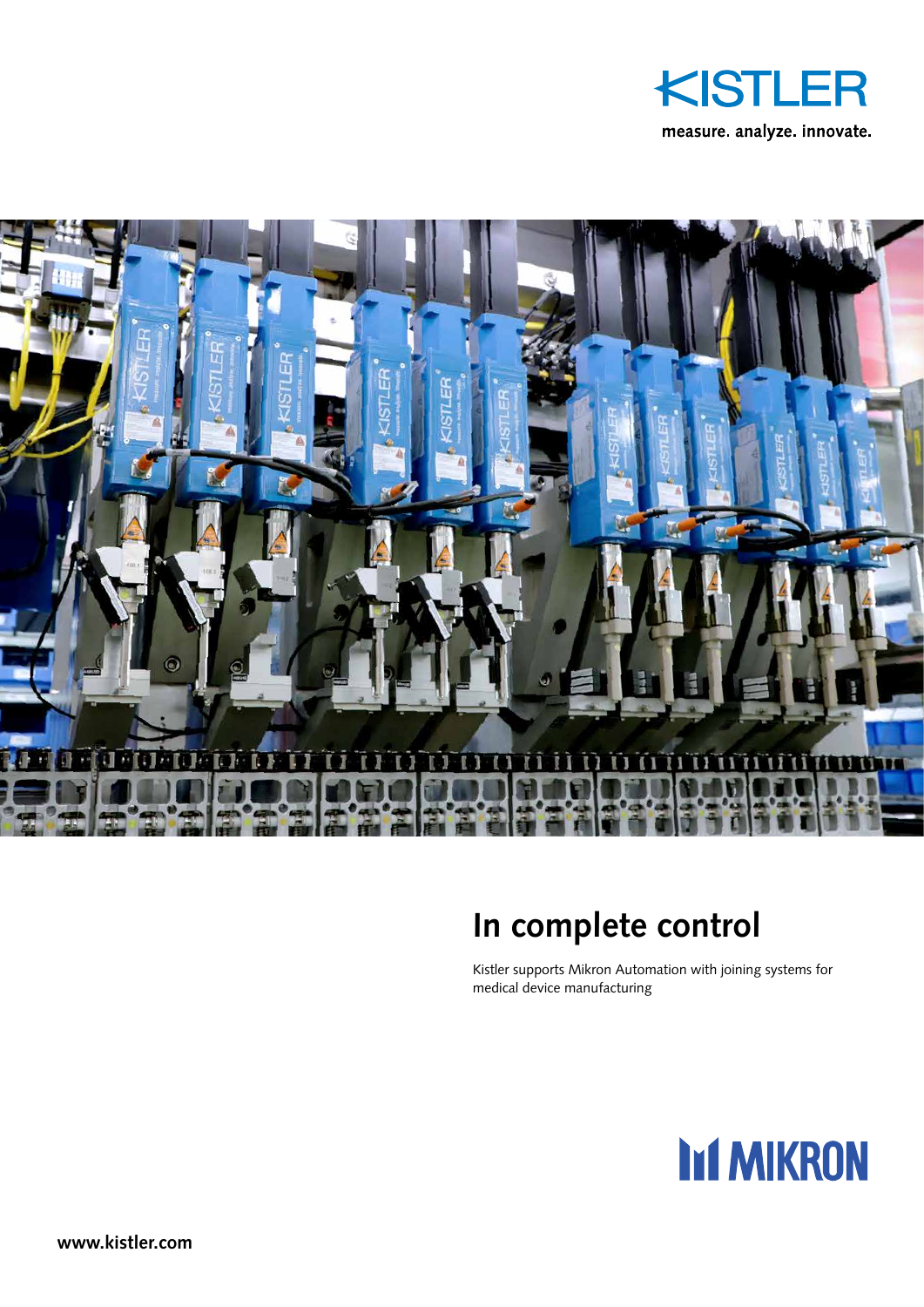

As a specialist in engineering complex assembly cells for the medtech and pharma sectors, Mikron Automation relies on electromechanical joining systems from Kistler.

**Mikron Switzerland AG has designed a complex assembly line for autoinjectors that involves two different assembly cells – and no less than 18 NCFT electromechanical joining modules from Kistler. Together with integrated maXYmos process monitoring systems, the modules support automated assembly, including force-displacement control as well as real-time data transmission and process transparency.**

Located in Boudry, a small town on the shore of Lake Neuchâtel in Switzerland's French-speaking region, Mikron Switzerland AG, Boudry is the headquarters of the Mikron Automation division. Now renowned worldwide as a specialist in the design of assembly solutions integrating complex manufacturing processes, Mikron can look back on a lengthy tradition in the micromechanics industry. With over 700 employees at sites in Denver (USA), Kaunas (Lithuania), Singapore and Shanghai, Mikron has already supplied more than 3,800 assembly solutions to its customers. Every day, Mikron assembly solutions are used to manufacture around 150 million products – ranging from pen and auto-injectors, inhalers, safety syringes and point of care testing to airbag parts, relays and connectors: the list could go on.

Jean François Bauer is Head of Marketing & Business Development at Mikron Automation. As he explains, recent years have seen the automation sector developing at a very dynamic pace: "Our assembly solutions focus on small products – you can hold them in your hand, and very often involve complex processes and also more and more data management." As an industry expert, Mikron supplies high-performance, scalable and customized assembly solutions to the pharma/medtech, automotive, electrical/industrial and consumer goods sectors.

"Pharma and medtech have gained enormous momentum in the last ten to fifteen years. That's where we generate the lion's share of our sales. As well as high-volume solutions with throughput

rates of several hundred parts per minute, we also supply scalable systems for very low or medium production output. This is because clinical studies and assembly tests have to be carried out in various stages before a medical device is launched on the market and mass production can really get going." To ensure maximum flexibility and efficiency, Mikron Automation opts for a modular platform approach, following the example of the automotive industry: standardized base machines are designed and specified to suit each customer's requirements and every application.

## **High-precision assembly, including process documentation**

In a project currently in progress for a major pharmaceutical company, Mikron is using electromechanical joining systems from Kistler integrated into two manufacturing cells. Jörg Besold has been a project manager at Mikron Switzerland AG, Boudry for almost five years. Together with a core team of about ten people, he is responsible for all the steps in the design and development process – from project kick-off through to final acceptance at the customer's site. This is how he describes the requirements: "To assemble an autoinjector, several plastic parts and a syringe have to be assembled together in a process that must be accurate and controlled. We're using twelve servo presses from Kistler for one cell, and six more for the other cell. That allows us to triple the steps needed so we can achieve the desired volume of over 100 parts per minute."

"It's not by chance that Kistler has a reputation for high precision: these joining systems provide excellent process control for our complex assembly operations, and that's why we'll certainly continue using them in the future. And it was also thanks to the systems from Kistler that we achieved very high levels of quality assurance and traceability in this project." Jörg Besold, Project Manager at Mikron Switzerland AG, Boudry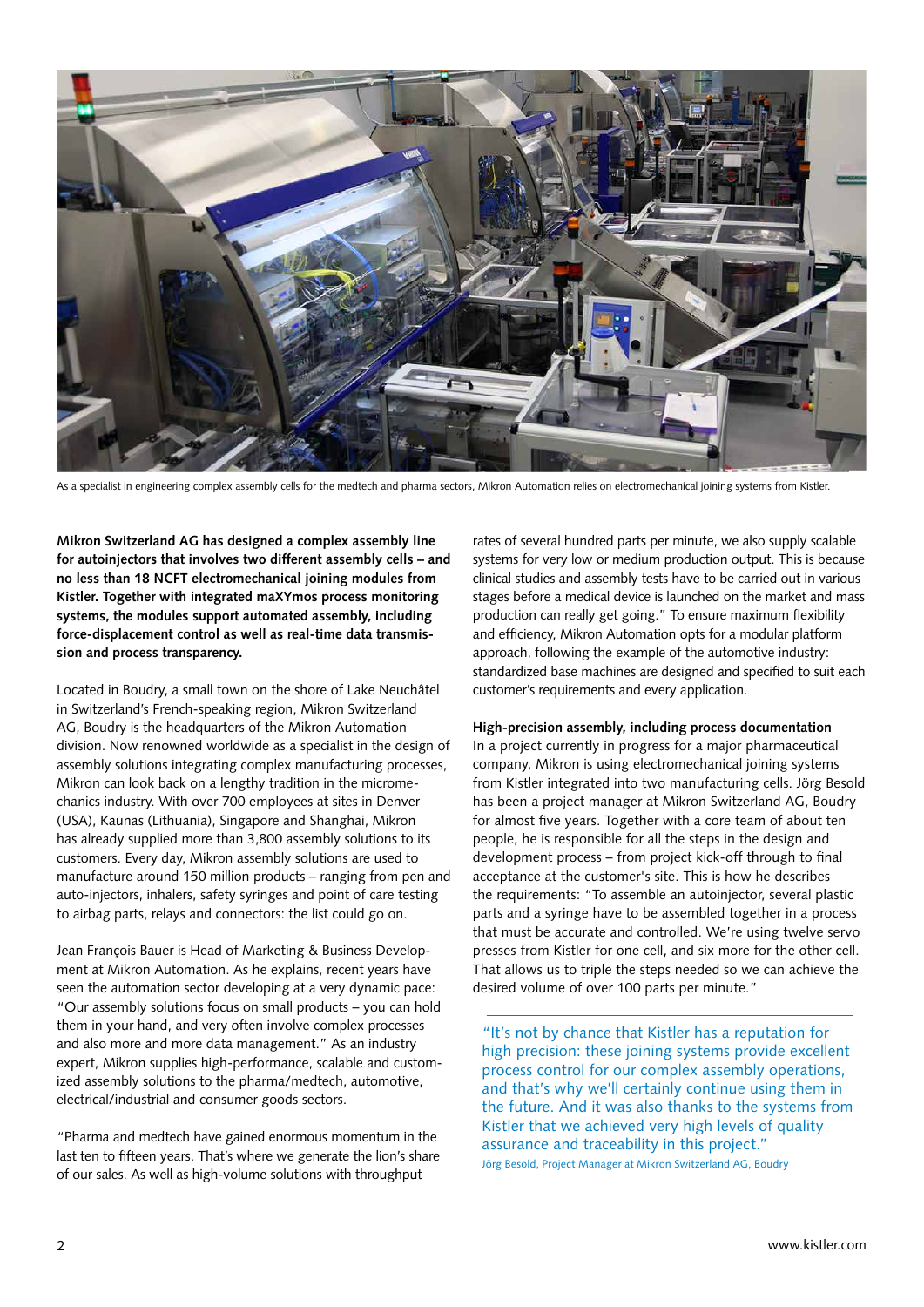The NCFT joining module from Kistler (see box) is an electromechanical servo press that was specifically designed for small forces in a wide measuring range from 0.05 to 1.5 kN. It can be combined with the maXYmos NC process monitoring system to achieve complete control of all movements and forces, including detailed process documentation based on piezoelectric force measurement.

"We already had some previous experience of using forcedisplacement sensor technology from Kistler combined with the maXYmos system," Besold recalls. "But in view of the demanding requirements for this project, we opted for the high-end solution. It provides control of forces and positions at every point in time, as well as comprehensive process data for every product. Because the modules are integrated directly into the automation environment via OPC UA, we're able to manufacture two product variants simultaneously. The machine control sends the different parameter sets to the maXYmos NC units that control the joining modules." All the production data and quality parameters are stored in a database, and a matrix code engraved into every product guarantees 100 percent traceability for the end customer. Mikron has also integrated quality testing for each individual step into both assembly cells – an additional feature that ensures a very high standard of quality, for the benefit of the patients who will use the device.

## **Customized design meets challenging requirements**

"We're highly satisfied not only with the solutions from Kistler, but also with the valuable support they give us. With project lead times of nine to twelve months or more, we need a reliable, professional partner who can support us throughout the various phases," Besold points out. As this was the first time that Mikron had used the NC joining systems, a joint workshop was staged at Kistler's headquarters in Winterthur. Besold continues: "Even though the maXYmos systems are simple to integrate, it was especially useful for our software engineers to learn how the entire joining process is synchronized with the machine and optimized."

## **Resource-efficient joining for small-force assembly processes**



The NCFT joining module from Kistler (Type 2157B) for low compression forces up to 1.5 kN is available in two versions: straight (with a stroke of 100 mm) and a compact angular variant (stroke: 250 mm).

The NCFT is one of six electromechanical joining modules from Kistler used to automate assembly processes and integrate force displacement monitoring. Its key features:

- High-precision piezoelectric force measurement (via telemetry)
- Certified for ISO 14644-1 class 8 cleanroom use (class 7 possible)
- Very wide measuring range from 0.05 to 1.5 kN
- Very short cycle times thanks to high velocity
- Sensor has high overload capacity

The NCFT joining module from Kistler (Type 2157B) is available in two versions: straight (with a stroke of 100 mm) and a compact angular variant (stroke: 250 mm). Both versions can be combined with the maXYmos NC process monitoring system to provide a state-of-the art joining system.



Project Manager Jörg Besold, the engineer responsible for this project at Mikron assurance and traceability in this project." Switzerland AG, Boudry, is favorably impressed by the electromechanical joining systems from Kistler.

Given that the solution is intended for use in medical environments, additional adaptations were implemented to meet the relevant requirements. André Signer, Sales Engineer at Kistler, explains: "First, we integrated a functionality to track and back up all user changes to the system – this is what's known as an audit trail, and it's absolutely essential for medtech applications. Then we prepared our NCFT system for production in class 7 cleanrooms. And finally, we had to replace the lubricants in all the modules to ensure compliance with the requirements."

Following a successful assembly test and release by the end customer, the automation solutions from Mikron are being handed over and mass production can start. Jörg Besold sums up: "It's not by chance that Kistler has a reputation for high precision: these joining systems provide excellent process control for our complex assembly operations, and that's why we'll certainly continue using them in the future. And it was also thanks to the systems from Kistler that we achieved very high levels of quality